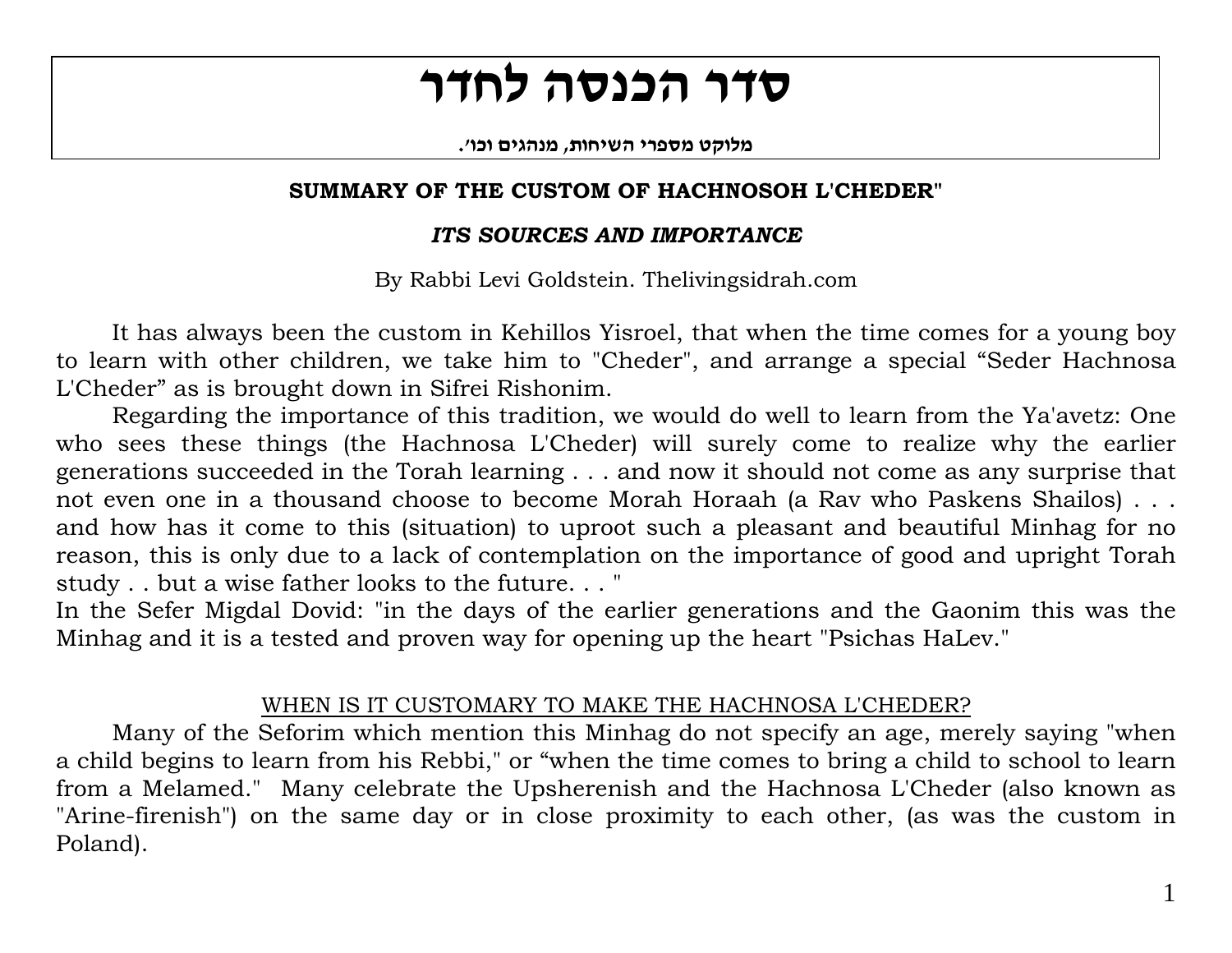In Russia, the Minhag was to wait until the boy was 4 - 5 years old and ready to enter a Rebbi's class.

 A Chassid from Crown Heights addressed the question of the correct time to the Rebbe, and also mentioned that is is customary here (in Crown-Heights) to bring a child to a "Gan Yeladim" (kindergarten) at the age of three. but - mainly to play. The Rebbe commented on the word "Gan Yeladim" and wrote that "**THIS IS A CHEDER"** and corrected the words "mainly to play" and wrote "**TO SAY BROCHOS, ETC.**" The Rebbe concluded that therefore this **IS** the right time for Hachnosa L'Cheder. See letter (attached).

 In Sefer HaSichos ת " <sup>ש</sup>'<sup>ה</sup>) 5700(, page 67, it describes the Hachnosa L"Cheder of the Tzemach Tzedek at **age three**.

also, In Sefer Hasichos תרפח - תרצייא (page 145) it says that the Frierdike Rebbe's Hachnasah L'Cheder was at age 3.(also see (עפר התוועדויות תשמייג (בי (גבי (גבי (גבי התוועדויות ספר) concerning the Minhag of Hachnosoh L'Cheder at **age 3** as well as in Sichos Kodesh 5752, Vol. 1, page 343).

#### **MAKING THE HACHNOSA L'CHEDER DURING THE DAY**

There is a custom to do so in the morning because the Hachnosa L'Cheder is comparable to the day on which the Bnai Yisroel stood at Har Sinai to receive the Torah which was given in the morning, as it says in Parshas Yisro: "And it was on the Third day when it was morning . . " Another reason is that morning is an "Eies Ratzon" (proptious time).

# **PREPARATIONS FOR THE "ARAINFEIRENISH"**

### **THE HONEY CAKE :**

**- WITH THE PESUKIM** *ENGRAVED***-** (Not written with cream or chocolate)

 A honey cake from white flour should be prepared, preferably by an unmarried girl (or, by a woman who is Tehorah).

In the Sicha (ספהייש תשייא) it says that the Pesukim were **<u>engraved i</u>nto the surface of the cake.** The following are the Pesukim (ישעי׳ , נ, ד-ה') , י $\epsilon$ ישעיי) engraved into the cake: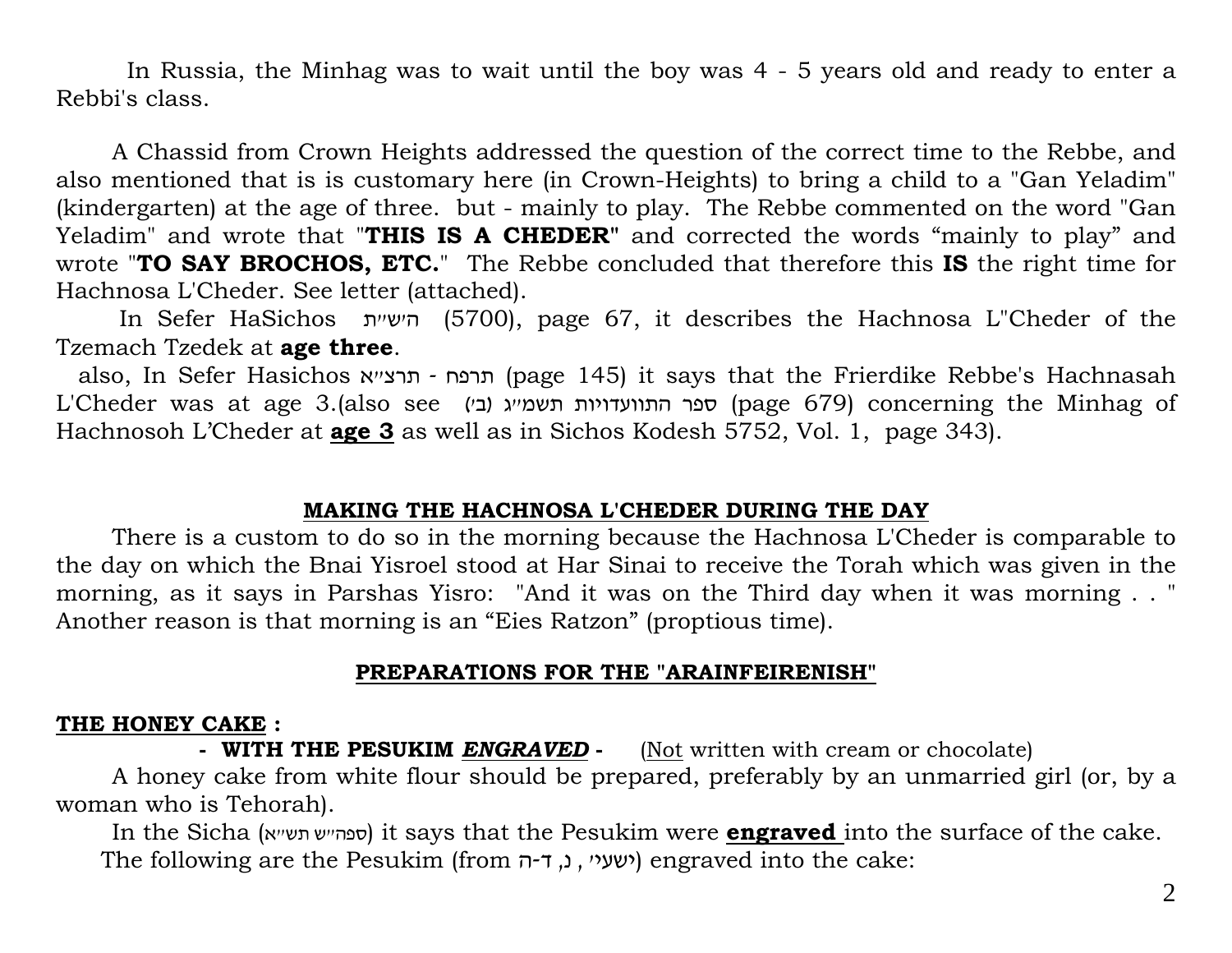# א-דני יֵ-הוה נתן לי לשון למודים לדעת לעות את יעף דבר יעיר בבקר בבקר יעיר לי אזן לשמע **כלמודים :**

# **<sup>א</sup>-דני ֱי-הוה פתח לי אזן ואנכי לא מריתי אחור לא נסוגתי :**

 **(זכר עשה לנפלאתיו חנון ורחום <sup>ד</sup>' (תהלים קיא, ד.):**as such .Psukim other add who those are There(

#### **THE EGG**

 After ushelling a hard boiled egg, the following Posuk (**'<sup>ג</sup> פסוק' <sup>ג</sup> פרק ,יחזקאל (**is written on it: ויאמר אלי בן אדם בטנך תאכל ומעיך תמלא את המגלה הזאת אשר אני נתן אליך ואכלה ותהי בפי כדבש למתוק In addition, one should prepare other light refreshments.

# **THE DAY OF THE HACHNOSA L'CHEDER**

1. On the day of the Hachnos L'Cheder the boy should be bathed and dressed in clean clothes. (Some have the Minhag to take him to the Mikvah.)

2. The parents themselves should bring him to the School or Beis HaKnesses. Even if the father is elderly or a respected member of the Community or a Rov, he should not be embarrassed to bring his son for his first day of Cheder, but should offer praise and thanks to HaShem Yisborach that he has merited to bring his son under the wings of the Shechina.

3. When we bring the boy to Cheder (and on his return) we cover him with a Tallis in order that he not see anything Tomay, such as a non-Jew, a dog or a cat (and at the very least he should not gaze at them). One should be careful about this that entire day.

### **WHY IS HE COVERED WITH A TALLIS?**

here are several beautiful reasons:

1. The Upsherenish is compared to bringing him before Har Sinai for so we find with Moshe that he followed this routine with the B'nai Yisroel, as it is written: (Yisro 19:17) "And Moshe brought out the People to meet The L-rd from the camp and they stood beneath the Mountain" - it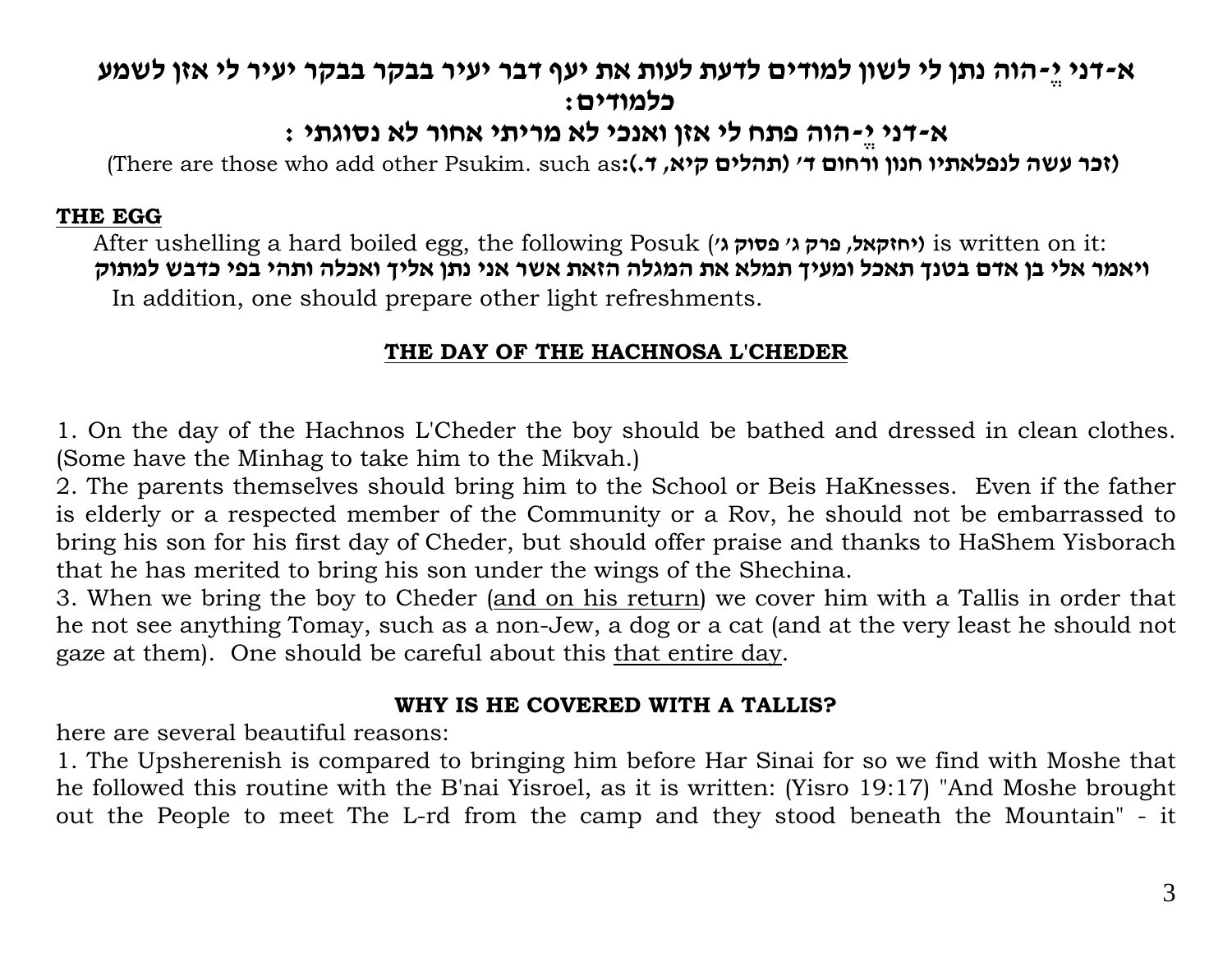appeared as if they were covered over by the mountain when they were brought in to receive the Torah.

 There HASHEM alone began to say the Kometz Alef Oh of the first letter of the first word of the Aseres HaDibros **אָ**נֹכִי.

 2. We do so because we are educating him in the way of Modesty and Humility, for so we find in regard to the Giving of the Torah (Yisro 20:17) "In order that there should be His fear upon their faces so they will not sin."

3. This is necessary so as not to create a public spectacle for passersby so that there will be no harm caused by Ayin Horah.

### **WHAT IS THE PROCEDURE TAKEN BY THE REBBI?**

1. When the boy is brought to the Rebbi he is placed on his lap, since it is written האומן ישא כאשר " הושע יא,ג) ייואנכי תרגלתי לאפרים קחם על זרועותיו״ and .את היונק׳׳(בהעלותך יא,יב.),

 The boy should remain wrapped with the Tallis around his shoulders during the Hachnasa L'Cheder.

2. "It is a known custom to begin teaching a child Alef Beis from the letters on the Shaar Blatt of Tanya or in the beginning of Tanya."(sefer HaSichos 5749, vol. 2 page 620). When the Frierdiker Rebbe learnt Alef Bais, for the very first time, he learnt it from the Shaar Blatt of the Tanya (Likutei Sichos, vol. 2 page 476) since it is this Sefer which is the Yesod of Chassidus Chabad for it is authorized by the Alter Rebbe, the founder of Chabad.

This will therefore have a deep and lasting effect upon his Chassidishe education for his entire life.

 The Rebbi points to the letters and says them in the order of the Alef-Bais till **א ת** and the boy repeats after him. This routine is then repeated (backwards) beginning from to **ת** .**א**

The Nekudos are then recited from the Siddur forwards and backwards, word by word.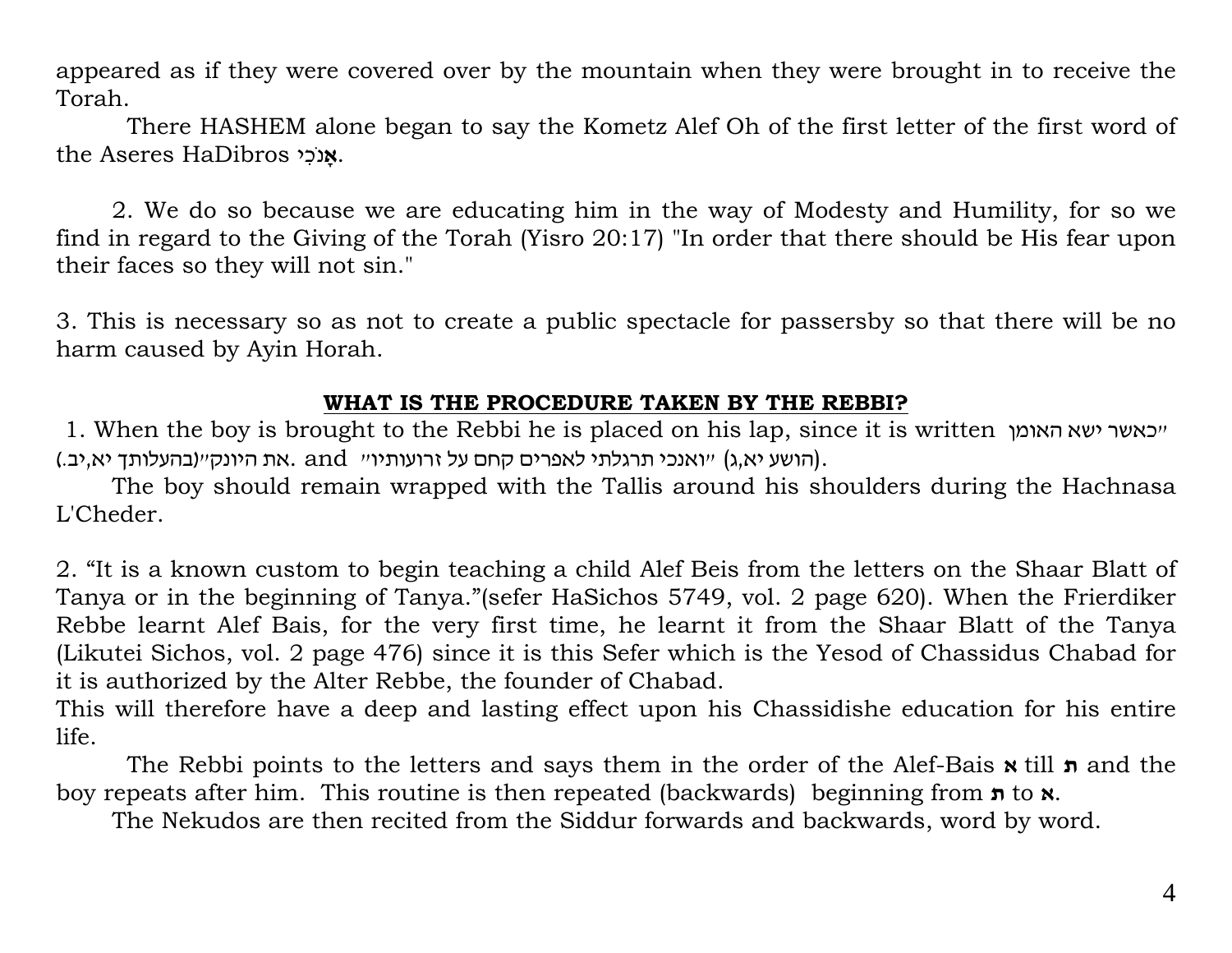The Rebbi recites the Posuk "תורה צוה לנו משה מורשה קהלת יעקב" word by word and the boy repeats after ("**תורה תהא אֻ מנותי וא-ל שד-<sup>י</sup> בעזרתי**" :words the the add some (.him

 Some honey is then placed on The Shaar Blatt, (and on the Nekudos) which the boy licks after saying the Beracha Shehakol.

*(in a Reshima Protis of a Yechidus by the Rebbe: the Rebbe told Rabbi M. H., that in order to show the child that Torah is "sweet", a toothpick should be dipped into honey and a drop (of the honey) should be placed on the Shaar blatt. and when the child will be taught the Alef Beis, he should lick it, so that he should see that Torah is sweet.* 

In this Yechidus, the Rebbe told R.M.H. that the length of the Peyos should be: a little bit over *(passed?) the bone)* 

 This is to symbolize that the Torah should be as easy for him to learn and teach to others as it is easy to lick these words, and that Divrei Torah should be sweet in his mouth like honey - as it says in Tehillim "" ומתוקים מדבש"

 3. The boy then repeats after the Rebbi the words from the first Pesukim of Sefer Vayikra (.**פרק <sup>ג</sup>' פסוק יז** :add some(

It is written "בטהורין ויתעסקו טהורין יבואו "that those who are pure should come and learn that which causes purity (KORBANOS), and HaShem will consider it as if he offered up a Korban before Him. Sefer Vayikra discusses the Dinim of Korbanos (the order of the Sacrifices).

4. **The engraved honey cake** is then brought before them and the Rebbi reads each word and the boy repeats after him. The Rebbi then cuts off the top layer of the cake in which Psukim have been engraved and gives it to the boy to eat after saying the Beracha Mezonos.

5.**The egg:** The Posuk from the hard boiled egg is also recited word by word and is given to the child to eat. (He was Yotze the Beracha Shehakol on the honey). These foods are beneficial for 'opening his heart' to Torah.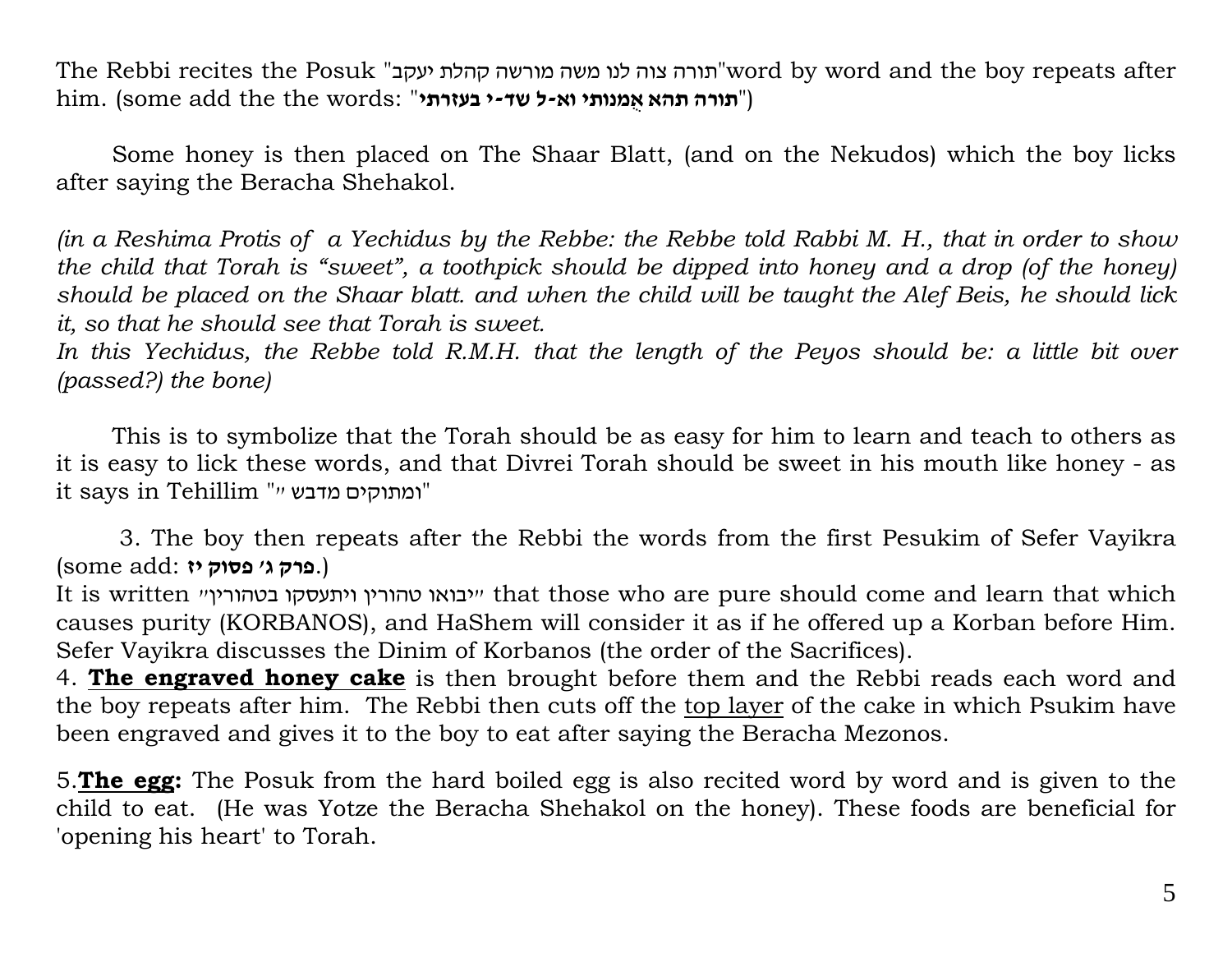### 6. **Mal'ach Michoel Candies:**

At some point during the above procedure candies (and coins (see 163 "מסבר השיחות תשמייח חייא עי $\alpha$ thrown at the boy and we tell him that these candies are from Mal'ach Michoel, in order that he will learn with enthusiasm (Cheshek) . . .

 The Rebbe mentions a story which happened with the Rebbe Rashab who **saved** his "Mal'ach Michoel candies", and did not want to eat them up, until his grandfather, the Tzemach Tzedek, who found the candies in his (the Rashab) pocket while cleaning for Pesach, and instructed him to eat them up, since they were Chametzdik.

 the Rebbe also explains how it is possible to tell the child that it is Mal'ach Michoel who threw them when actually this is not true, for his father or the Rebbi actually threw them. However, they are acting as his agents (Shluchim) to encourage or reward the child. (see sicha: Shabbos Parshas Pinchos 5734).

7. Other refreshments should be distributed to all the children there.

 It is brought down in Seforim that we bring other delicacies as a remembrance of the delicacies that the Yidden were given by HaShem in the Midbar, such as the Mon, the Slav, and Be'era Shel Miriam (Miriam's Well).

#### **GIVING TZEDAKAH**

 It used to be the custom for the parents to fast on this day. However, the custom now is to give **extra** Tzedoka, say Tehillim and Daven that their son should be successful in Torah study and be healthy, etc.

#### **THE SEUDAS MITZVA**

 Due to the Simcha of the Mitzvah it is the custom to celebrate by inviting relatives and friends to a Seudas Mitzvah.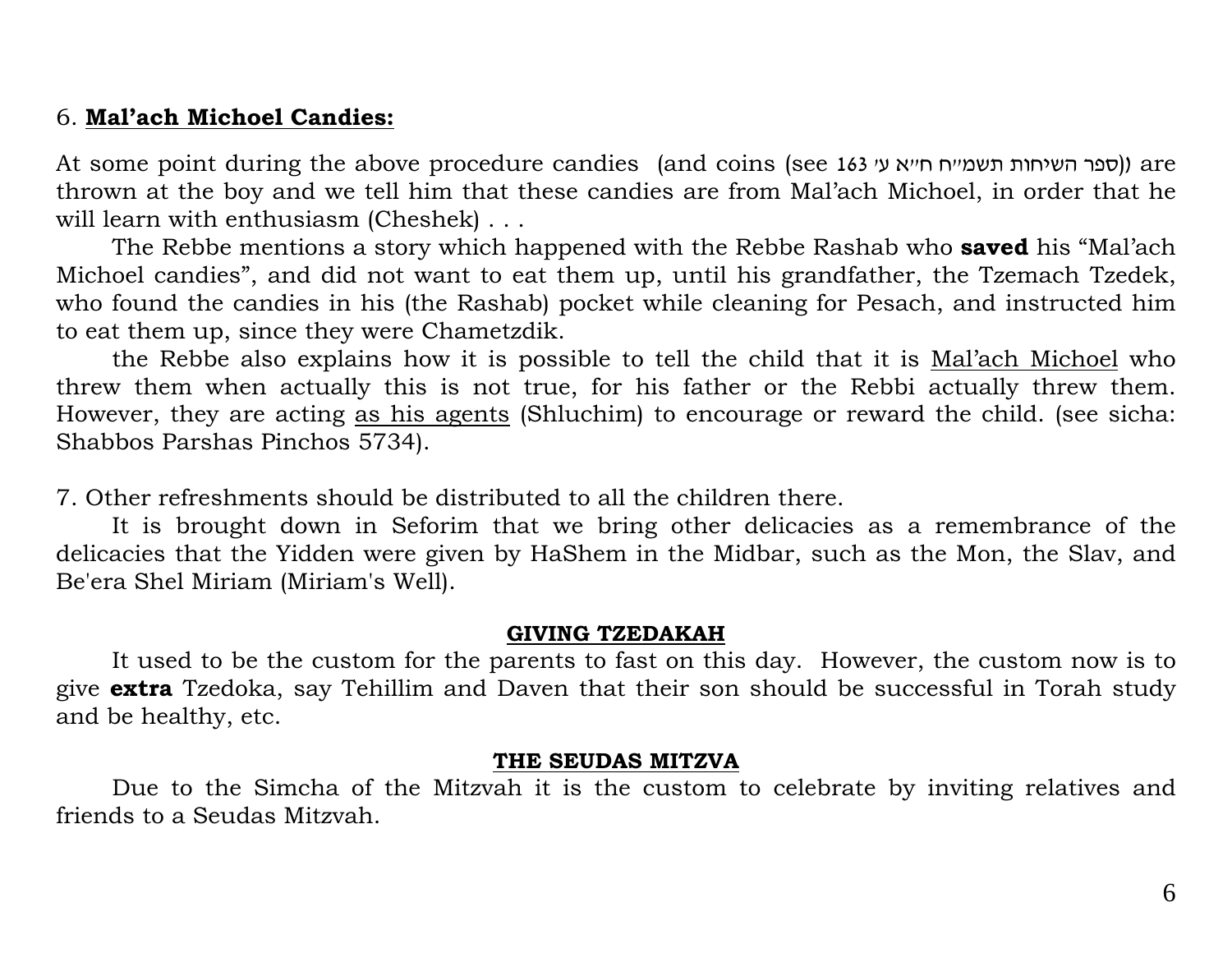In the Sicha (mentioned earlier, about the Tzemach-Tzedek's Hachnosoh L'Cheder) it says that The Alter Rebbe said that everyone should wash for the Seudas Mitzvah.

Also, in ספר השיחות, תשייג (page 144) it says: The Seudah that one makes, in connection with the bringing of a Jewish child under the wings of the Shechinah .. by bringing him to Cheder, is a Seudas Mitzvah.

 To conclude with the holy words of the Rebbe Rashab: " This Seder HaLimud was given to us from the great Rishonim ... and it is all with a special Kavonna that is hidden from the eyes of the majority and there lies within it a G-dly Kavonna known to our Gedolim and Rebbeim (in order) to give a child both a hidden and a revealed Koach..

#### **PRACTICAL TIPS AND CHECKLIST FOR HACHNOSA L'CHEDER**

Prepared by Raizel Bas Sara

 Make arrangements with the Yeshiva and Rebbi in advance. Prepare the following ahead of time:

1. Honey cake - The honey cake is baked and the Pesukim are engraved by using a toothpick or a plastic knife or so. (There's a lot to engrave, so it's better to start off with small letters - you can always continue on bigger if you see you will have room).

2. Egg - After removing the shell from a hard boiled egg, write - not engrave - the Posuk using a toothpick dipped in food coloring or a thick coffee paste. (it's tricky! So allow plenty of time.) You can also do this the night before as long as you put back onto the egg some of its shell or salt the egg, since the Halacha prohibits eating an egg that was left unshelled overnight. (See main article for Psukim for honey and egg.)

3. Nosh Bags - Prepare some Nosh for the children in the class. (note: many teachers prefer **no candies** and no "Home-made" food for their class.

 (**Check with the teacher** beforehand for more details (and as to how many children are in the class, and as to which Hechsher is acceptable)